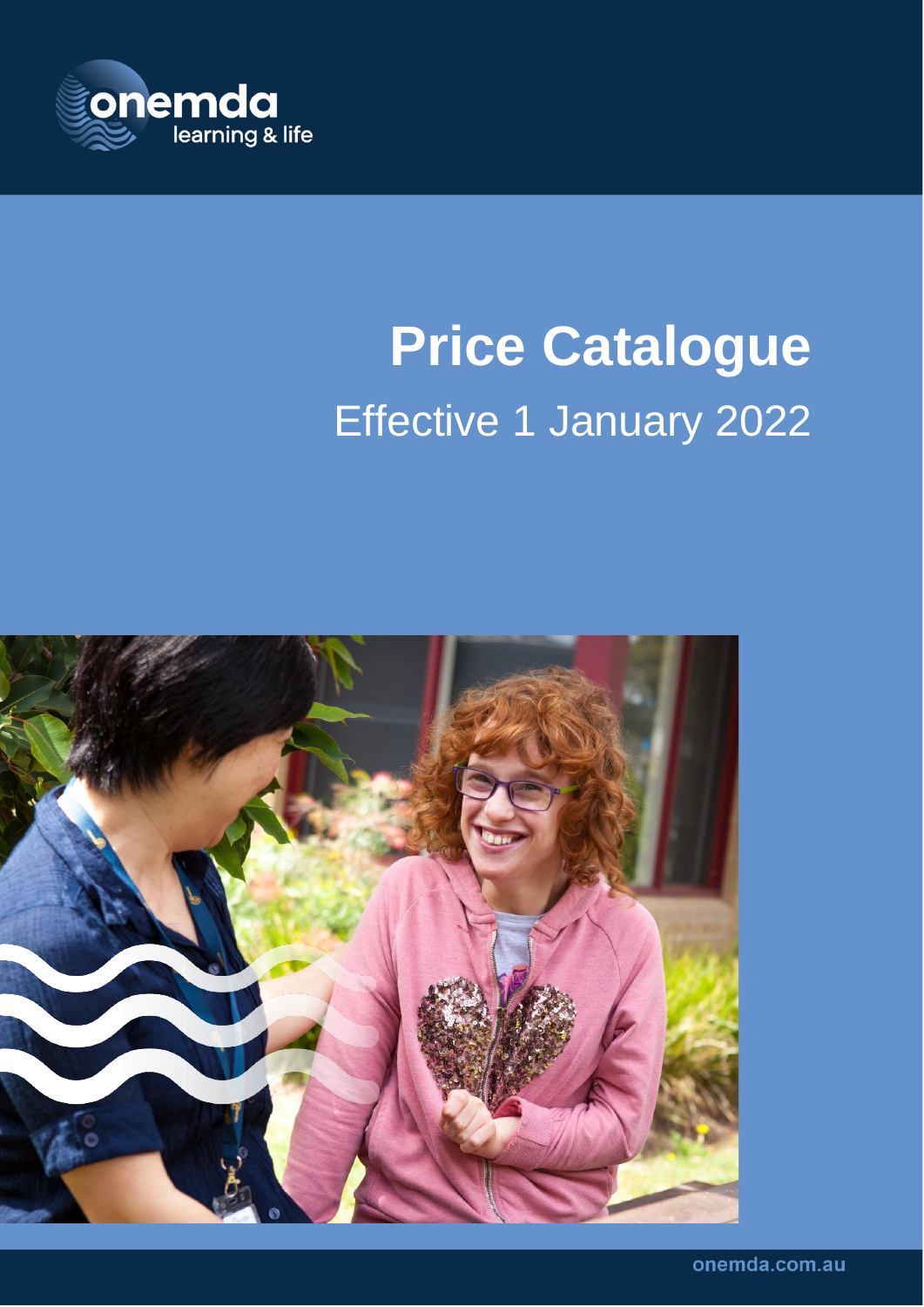

# **Group Services**

- ▶ Daily prices are based on a period of 6 hours of support
- Additional hours of support are calculated accordingly
- Additional evening, weekend and sleep over rates apply. These will be quoted separately upon application
- Separate quotation on variation of price combinations can apply
- **E** \* Denotes rates which have the Temporary Transition Payment (TTP) applied.



### **1. Foundation Support**

**Requires prompting and/or support with learning and development in a group-based program.**

\* Price: **\$145.40** per day

\*High intensity **\$155.78** per day

(Higher intensity supports provided by an experienced and qualified worker with learning and development, and/or medical interventions and/or positive behaviour strategies in a group-based program)

#### **2. Medium Support**

**Requires assistance and support with learning and development in a group-based program.**

\*Price: **\$181.72** per day

\*High intensity **\$194.85** per day

(Higher intensity supports provided by an experienced and qualified worker with learning and development, and/or medical interventions and/or positive behaviour strategies in a group-based program)

### **3. High Support**

**Frequently requires assistance and support with learning and development in a group-based program.**

\*Price: **\$239.08** per day

\*High intensity **\$256.67** per day

(Higher intensity supports provided by an experienced and qualified worker with learning and development, and/or medical interventions and/or positive behaviour strategies in a group-based program)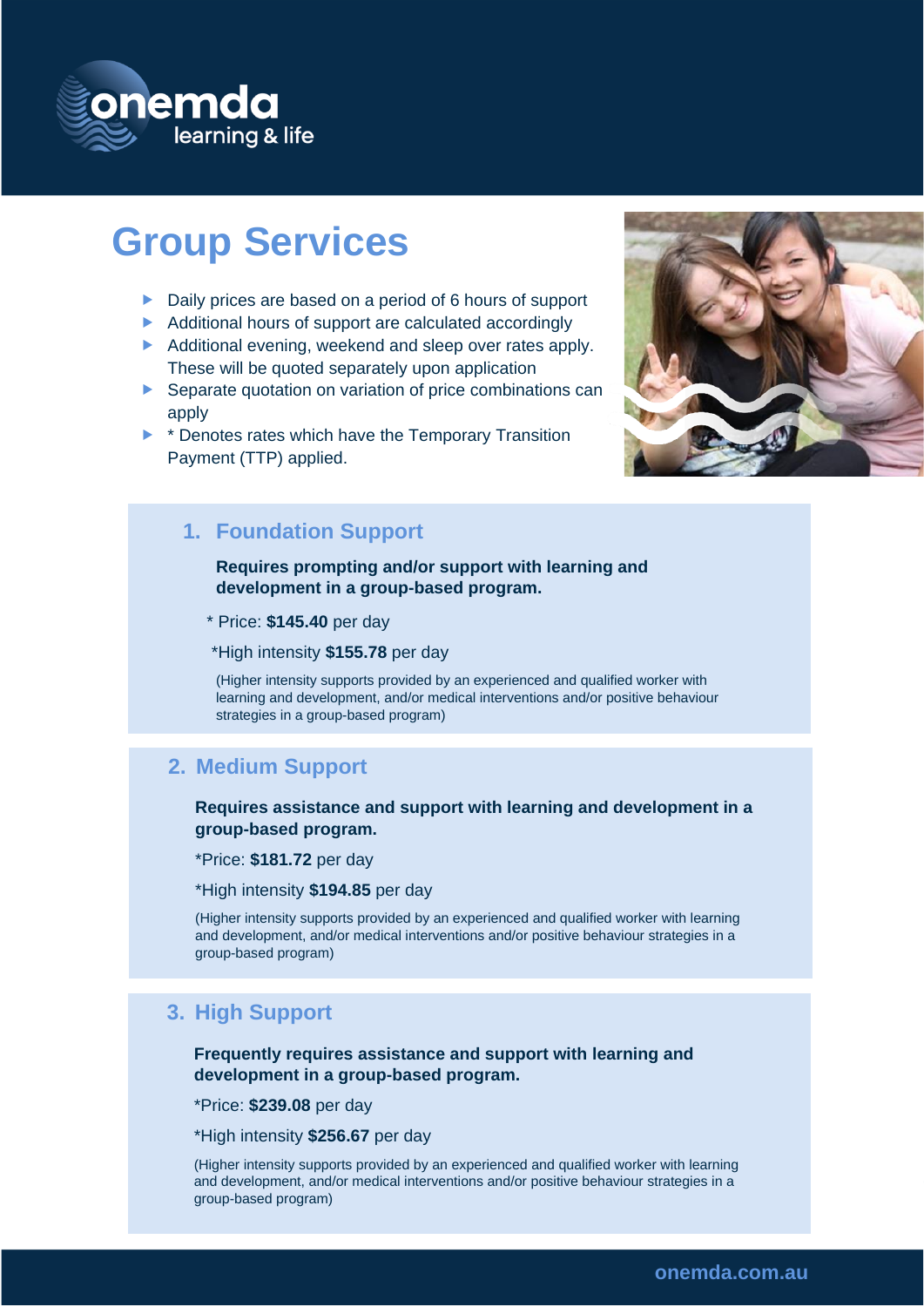

# **Therapy Services**

### **5. General Therapy Support**

**Requires individualised assessment, planning, intervention and evaluation of therapy supports, training and any approved travel.**

Individual **\$193.99** per hour Group (3) **\$64.66** per hour

## **6. Therapy Support**

**EXERCISE PHYSIOLOGY Requires exercise therapy interventions due to impact of individuals disability and any approved travel.**

**\$166.99** per hour Group (3) **\$55.66** per hour

**THERAPY ASSISTANT Therapy intervention and activity under the guidance of a therapist.**

Individual **\$86.79** per hour



**onemda.com.au**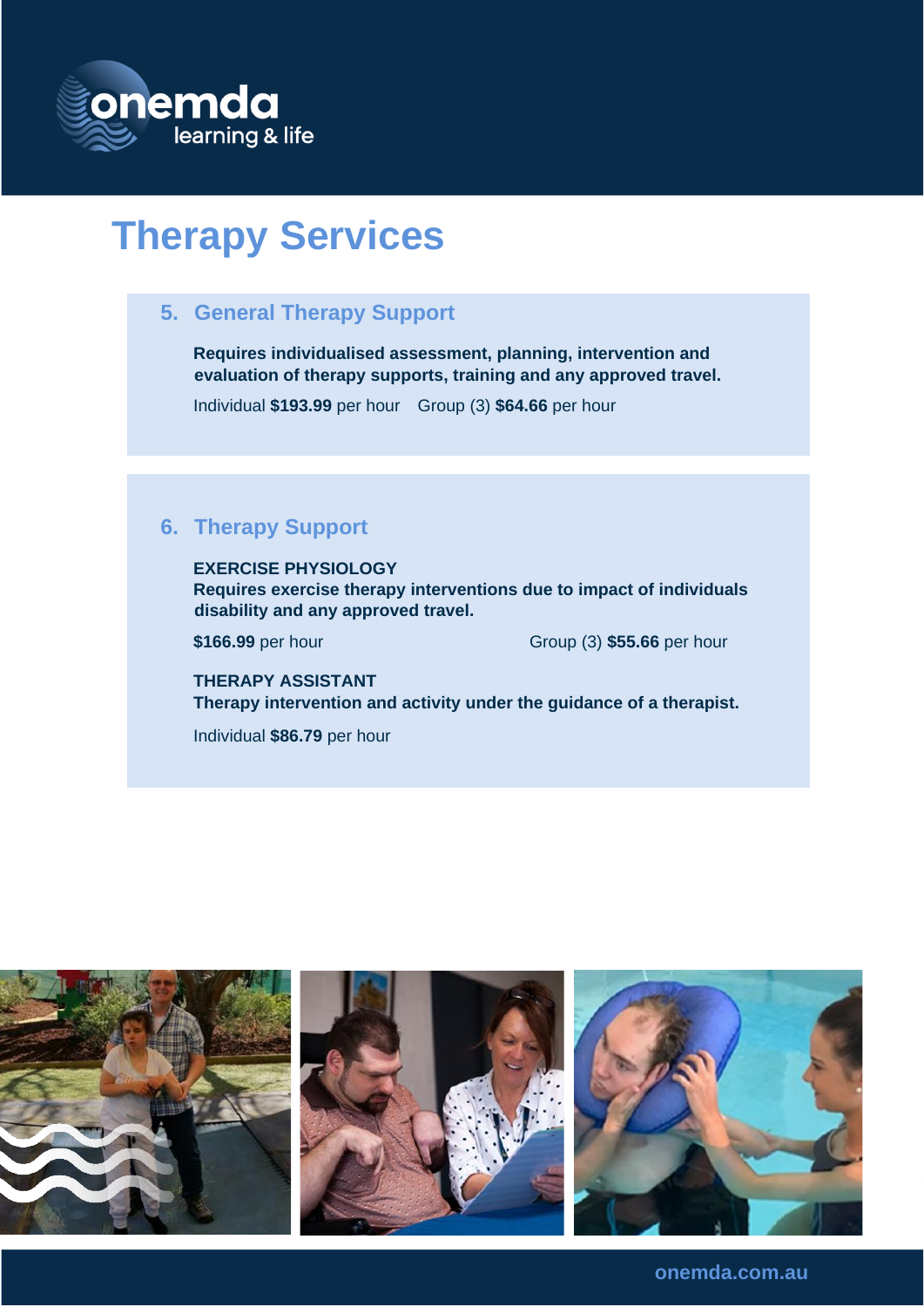

# **Support Coordination**

**7. Coordination of Supports**

**Support to strengthen participants or their representative's capacity to manage and coordinate their supports and any approved travel.**

**\$100.14** per hour



# **Additional Supports**

### **8. Establishment fee for Onemda services**

**Establishment fee to cover costs for establishing NDIS arrangements for Participants commencing their NDIS plan.** 

New Participant to the service commencing their NDIS plan **\$572.30**

### **9. Planning and outcome measurement**

**To assist the development of Planning and Outcomes documentation.**

**\*\$62.05** per hour

### **10. Pre-Planning (Fee for Service)**

**Comprehensive pre-planning consultation including evaluation of individual needs, identifying plan requirements and justification documentation, development of a Life profile and scripting advice in readiness for your NDIS plan assessment.** 

- **Initial consultation - individual evaluation, plan preparation, Life profile and advice \$275.00** (including GST)
- **Subsequent consultations** (as required) **\$110.00** (including GST) per/ hour (charged in 15-minute allotments)